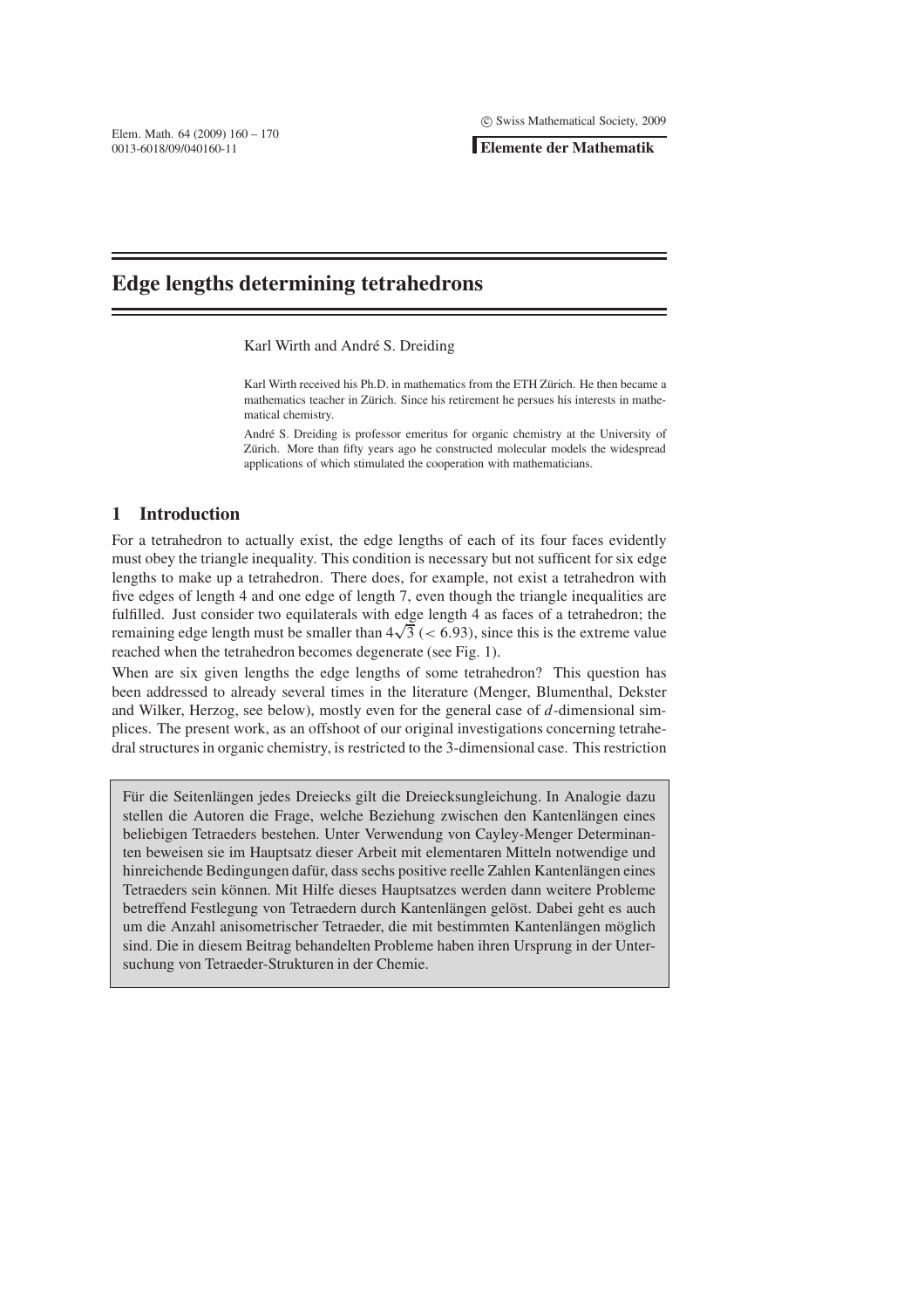

enables us to offer a well-rounded and readily accessible approach to the above question. We provide theorems with elementary proofs, based on a single, essentially geometrical condition necessary and sufficient for the existence of a tetrahedron (Lemma 2.1).

# **2 Preliminaries**

As the concept of triangle inequality plays an important role in this paper we first outline our pertinent terminology: If (*a*, *b*, *c*) is a triple of positive real numbers, the system of inequalities  $a < b + c \land b < a + c \land c < a + b$  is called a *triangle inequality* (note the singular). We say that  $(a, b, c)$  obeys or fulfills the triangle inequality if all three inequalities hold. It is a property of an unfulfilled triangle inequality, that only one of the three inequalities does not hold: Indeed, let there be, for instance,  $b + c \le a$ , then we have equivalently  $2b+2c \le a+b+c$  which implies  $b < a+c$  and  $c < a+b$ . In the following, we distinguish between a triangle inequality applied to lengths, for short *L-inequality*, and a triangle inequality applied to angles, more precisely their measures (here in degrees), for short *A-inequality*.

To start our subject we give some definitions: Let  $S = (x, y, z, \overline{x}, \overline{y}, \overline{z})$  be a *sextuple* of positive real numbers called the *lengths* of *S*. If there exists a (nondegenerate) tetrahedron *T* such that the lengths of *S* are the edge lengths of *T* , as shown in Fig. 2, we say that *S is tetrahedral* or that *S determines T* . The order of the lengths in a tetrahedral sextuple *S* indicates in which way the edges of *T* are arranged: The first three lengths *x*, *y* and *z* of *S* become the lengths of edges joining in a vertex of *T* and the last three lengths of *S*, denoted by the same letters but overlined  $\overline{x}$ ,  $\overline{y}$  and  $\overline{z}$ , become the lengths of the corresponding opposed edges of *T* . Clearly, all tetrahedrons determined by the same sextuple *S* are isometric, and a given tetrahedron *T* can be determined in 4! ways by sextuples (they are mutually different if *T* is asymmetric).



Given a sextuple  $S = (x, y, z, \overline{x}, \overline{y}, \overline{z})$ , each of the triples  $(x, y, \overline{z})$ ,  $(x, \overline{y}, z)$ ,  $(\overline{x}, y, z)$ and  $(\overline{x}, \overline{y}, \overline{z})$  is called a *face-triple* of *S*. If all four face-triples obey the L-inequality we refer to *S* as a *facial sextuple*. The four triangles thus determined are called *faces*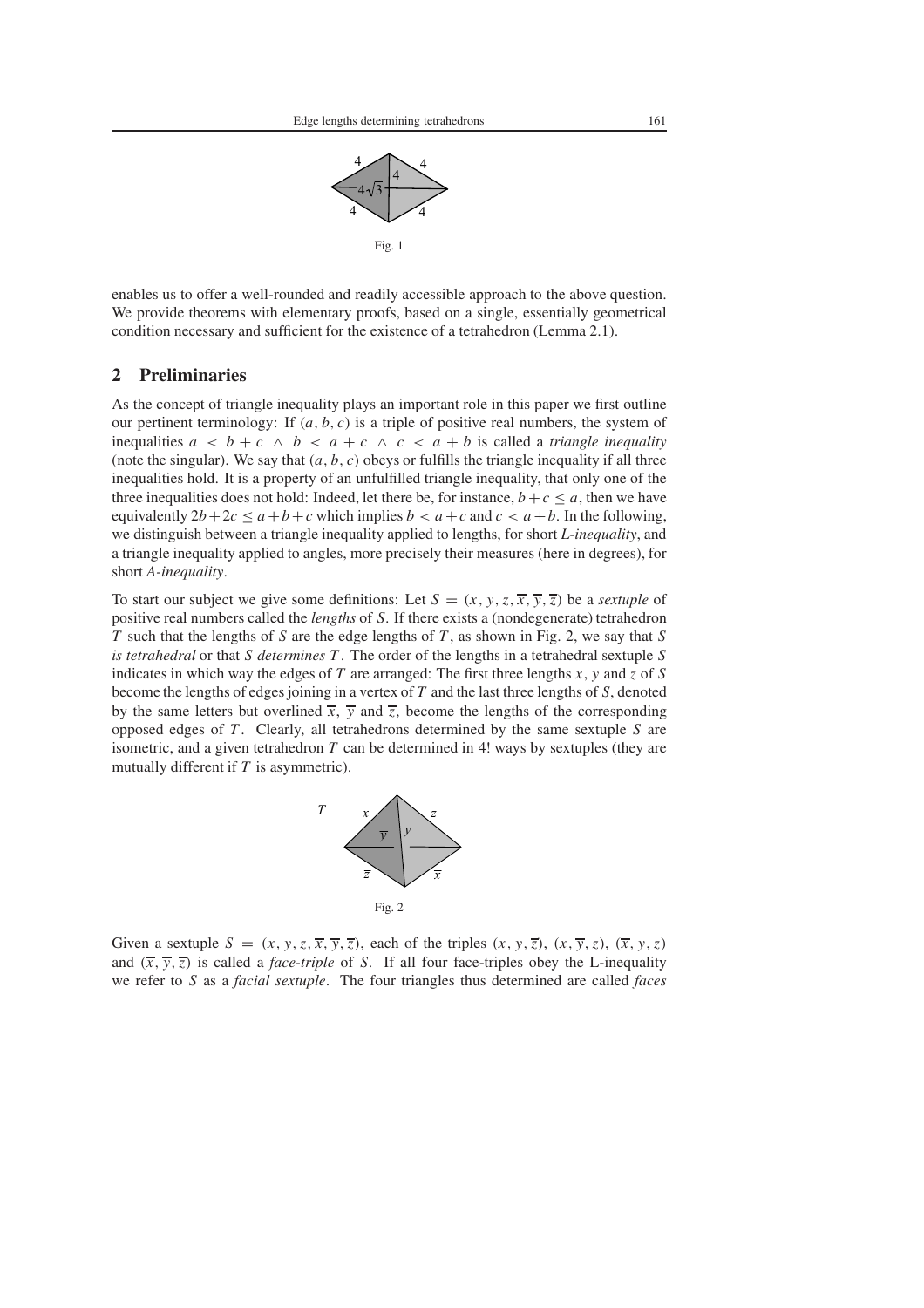of *S*. A tetrahedral sextuple *S* is facial but the reverse is not true, as the counter-example  $S = (4, 4, 4, 4, 4, 7)$  illustrates (see Section 1).

When the four faces of a facial (but not necessarily tetrahedral) sextuple *S* are arranged in a plane, as shown in Fig. 3, we speak of the *net* of *S*. In Fig. 3, any three angles marked by the same shade of gray make up what we call a *vertex-triple* of *S* (inside a triple choose any order). Note that the sum of the angles of one vertex-triple can be  $\geq 360^\circ$  so that two faces of the net will overlap (except where this triple consists of three outside angles which are shown in Fig. 3 by the darkest shade of gray).



We can now reformulate the question posed in Section 1, more precisely, as follows: Which facial sextuples *S* are tetrahedral or, in other words, which condition must be satisfied for the net of a facial sextuple *S* to be the net of a tetrahedron *T* ? Obviously, *S* is tetrahedral if a tetrahedron *T* can be generated by inward folding of the three outside faces of the net of *S*. From the triangle inequality for spherical triangles it follows that this is possible exactly if one of the vertex-triples of *S* with sum < 360◦ obeys the A-inequality (in that case, of course, this also holds for the other three vertex-triples). By referring to a vertex-triple containing only acute angles as an *acute vertex-triple*, it is possible to state a sharpened version of this tetrahedrality condition as follows:

**Lemma 2.1.** *A facial sextuple S is tetrahedral exactly if it has an acute vertex-triple obeying the A-inequality.*

*Proof.* It suffices to show that a tetrahedral sextuple *S* has at least one acute vertex-triple (in other words, that any tetrahedron has at least one vertex where the three adjacent face angles are acute): Assume that the four vertex-triples of *S* would not be acute, i.e., they all contain an angle ≥ 90◦. Since the tetrahedrality of *S* demands that all vertex-triples obey the A-inequality, the sum of the angles of each vertex-triple is  $> 180°$  and thus the total sum of all twelve face angles becomes  $> 720^\circ$ , a contradiction because this sum must be  $4 \cdot 180^{\circ} = 720^{\circ}$ .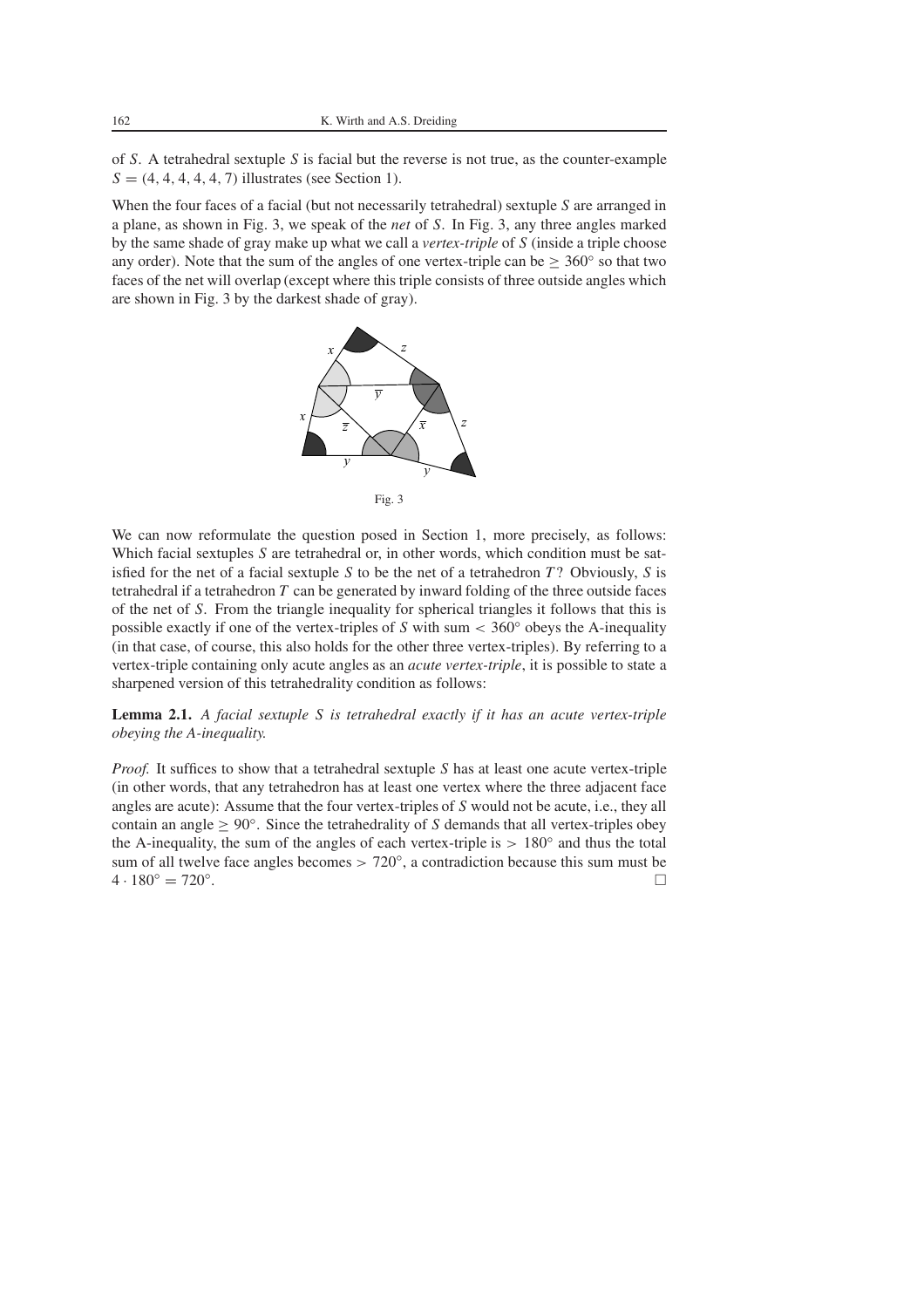# **3 Main theorem**

The following main Theorem 3.1 was originally proved by Menger [8], not only for tetrahedrons but for the general case of *d*-dimensional simplices. For tetrahedrons, we give another derivation based on Lemma 2.1. A similar reasoning, albeit in the opposite direction, can be found in an early paper of Blumenthal [1].

**Theorem 3.1.** *A sextuple*  $S = (x, y, z, \overline{x}, \overline{y}, \overline{z})$  *is tetrahedral exactly if* (i) *S is facial and* (ii) D(*S*) *is positive, where* D(*S*) *denotes the so-called Cayley-Menger determinant*1:

$$
D(S) = \begin{vmatrix} 0 & x^2 & y^2 & z^2 & 1 \\ x^2 & 0 & \overline{z}^2 & \overline{y}^2 & 1 \\ y^2 & \overline{z}^2 & 0 & \overline{x}^2 & 1 \\ z^2 & \overline{y}^2 & \overline{x}^2 & 0 & 1 \\ 1 & 1 & 1 & 1 & 0 \end{vmatrix}.
$$
 (3.1)

*Proof.* As already pointed out the condition (i) is necessary, so that Lemma 2.1 can be applied: Without loss of generality, the following angles  $\alpha$ ,  $\beta$  and  $\gamma$ , given by the cosine law, can be chosen as those of an acute vertex-triple of *S*:

$$
\cos \alpha = \frac{y^2 + z^2 - \overline{x}^2}{2yz}, \quad \cos \beta = \frac{x^2 + z^2 - \overline{y}^2}{2xz}, \quad \cos \gamma = \frac{x^2 + y^2 - \overline{z}^2}{2xy}.
$$
 (3.2)

Obeying the A-inequality means that

$$
\alpha < \beta + \gamma \ \wedge \ \beta < \alpha + \gamma \ \wedge \ \gamma < \alpha + \beta \quad \Leftrightarrow \quad |\beta - \gamma| < \alpha < \beta + \gamma.
$$

Since  $0 \le |\beta - \gamma|$  and  $\beta + \gamma < 180^\circ$  and since the cosine decreases monotonically in the interval [0◦, 180◦], one can equivalently write

$$
\cos|\beta - \gamma| > \cos\alpha > \cos(\beta + \gamma),
$$

respectively

$$
\cos(\beta - \gamma) > \cos \alpha > \cos(\beta + \gamma).
$$

Using trigonometric relations and other transformations, the following further equivalent inequalities are obtained:

$$
\cos \beta \cos \gamma + \sin \beta \sin \gamma > \cos \alpha > \cos \beta \cos \gamma - \sin \beta \sin \gamma
$$
\n
$$
\Leftrightarrow \sin \beta \sin \gamma > \cos \alpha - \cos \beta \cos \gamma > -\sin \beta \sin \gamma
$$
\n
$$
\Leftrightarrow \sin^2 \beta \sin^2 \gamma > (\cos \alpha - \cos \beta \cos \gamma)^2
$$
\n
$$
\Leftrightarrow (1 - \cos^2 \beta)(1 - \cos^2 \gamma) > \cos^2 \alpha - 2 \cos \alpha \cos \beta \cos \gamma + \cos^2 \beta \cos^2 \gamma
$$
\n
$$
\Leftrightarrow 1 + 2 \cos \alpha \cos \beta \cos \gamma - \cos^2 \alpha - \cos^2 \beta - \cos^2 \gamma > 0.
$$

<sup>&</sup>lt;sup>1</sup>The determinant was given this name (1953) by Leonhard M. Blumenthal in [3, p. 99] with the justification that it had been proposed initially (1841) by the young Arthur Cayley in his very first paper dealing with certain point arrangements [5, pp. 267–271] and had been subsequently used more than eigthy years later (1923) by Karl Menger to solve imbedding problems in Euclidean space [8, pp. 120 and 133].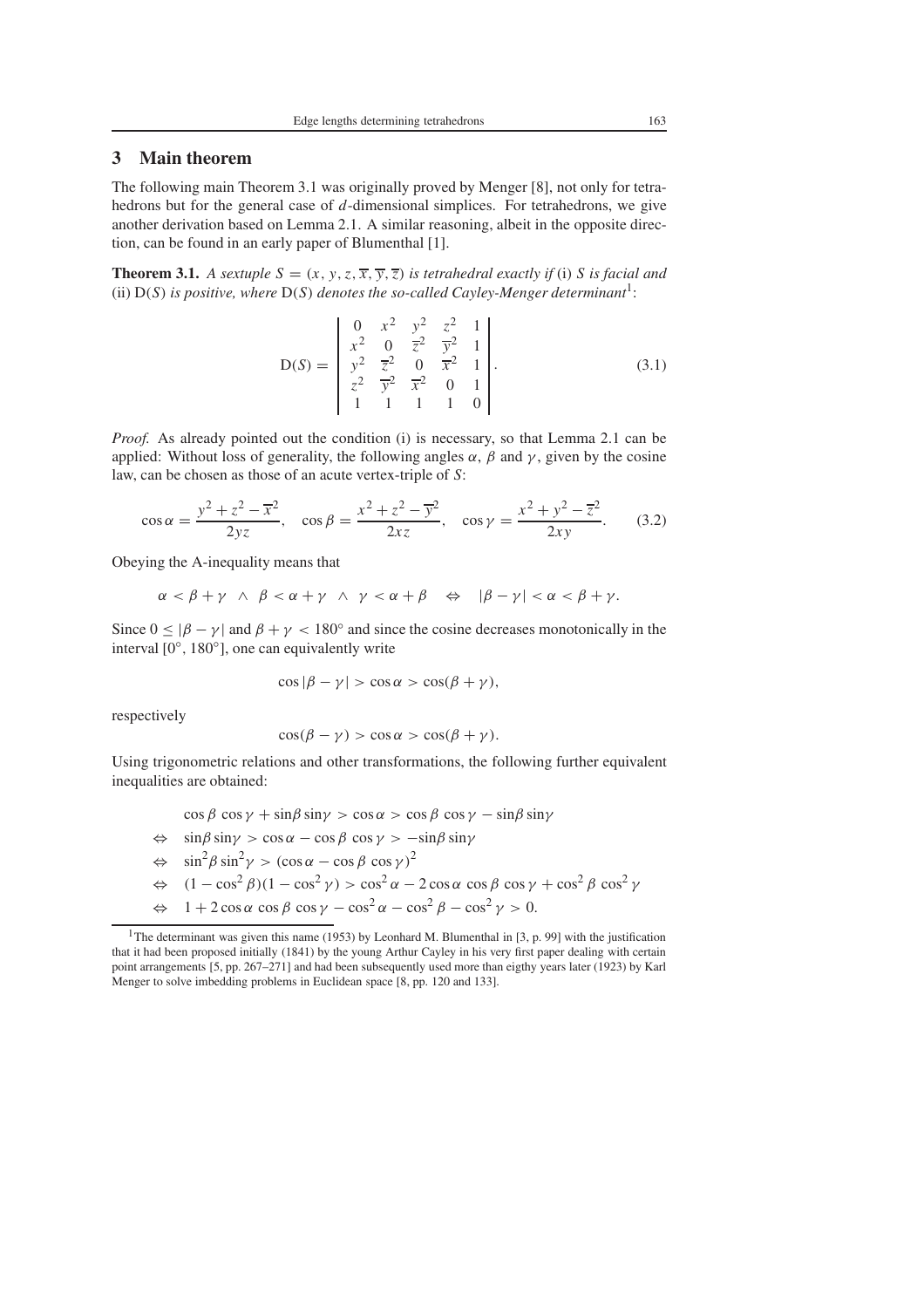If the cosines on the left side of this inequality are expressed by the terms of (3.2) one arrives, by some calculation, at

$$
\frac{\mathsf{D}(S)}{8x^2y^2z^2}>0.
$$

Since the denominator is positive it follows that the facial sextuple *S* is tetrahedral exactly if condition (ii) holds.  $\Box$ 

#### **Remarks**

- (1) Both conditions of Theorem 3.1 must be verified in order to ensure that a sextuple *S* is tetrahedral. In general, (i) does not imply (ii): Take (again, see Section 1) the facial, but not tetrahedral  $S = (4, 4, 4, 4, 4, 7)$  where  $D(S) = -1568$ . Conversely, (ii) does not necessarily imply (i): Just consider  $S = (1, 1, 3, 5, 1, 3)$  where  $D(S) =$ 468 but *S* is not facial.
- (2) If *S* is a tetrahedral sextuple the Cayley-Menger determinant  $D(S)$  has an immediate geometrical significance:  $D(S) = 288V^2$ , where *V* denotes the volume of a tetrahedron determined by *S*. This formula, the 3-dimensional analogue of Heron's formula, has already been proved by the painter Piero della Francesca (∼1412–1492), (see [9]); the reader may verify it by using, for instance, the scalar triple product and vector algebra. Note that a tetrahedron will be degenerate exactly if *S* is a facial sextuple and if  $D(S) = 0$ . In other words,  $D(S) = 0$  of a facial *S* expresses the relationship among the distances between four points in a plane. Indeed, for the facial  $S = (4, 4, 4, 4, 4, \sqrt{3})$  which determines the degenerate tetrahedron shown in Fig. 1, for example, one obtains  $D(S) = 0$ .
- (3) The Cayley-Menger determinant D(*S*) is a polynomial of degree 6 in 6 variables. The following specific representation of D(*S*), where  $S = (x, y, z, \overline{x}, \overline{y}, \overline{z})$ , shows its symmetry properties:

$$
D(S) = 2x^{2}\overline{x}^{2}(y^{2} + \overline{y}^{2} + z^{2} + \overline{z}^{2} - x^{2} - \overline{x}^{2})
$$
  
+2y^{2}\overline{y}^{2}(z^{2} + \overline{z}^{2} + x^{2} + \overline{x}^{2} - y^{2} - \overline{y}^{2})  
+2z^{2}\overline{z}^{2}(x^{2} + \overline{x}^{2} + y^{2} + \overline{y}^{2} - z^{2} - \overline{z}^{2})  
+ (x^{2} - \overline{x}^{2})(y^{2} - \overline{y}^{2})(z^{2} - \overline{z}^{2}) - (x^{2} + \overline{x}^{2})(y^{2} + \overline{y}^{2})(z^{2} + \overline{z}^{2}).

 $D(S)$  is invariant under 4! permutations of the six variables. These permutations correspond to the 4! ways a tetrahedron can be determined by (tetrahedral) sextuples.

(4) The condition (i) can also be expressed by Cayley-Menger determinants as follows: *S* is facial exactly if  $D_j(S)$  is negative for all *j* with  $1 \le j \le 4$ , where  $D_j(S)$  is the  $(j, j)$ -minor of  $D(S)$ , i.e., the determinant of the submatrix obtained from the matrix involved in (3.1) by deleting the *j*-th row and the *j*-th column. Consider  $j = 1$  (the same reasoning can be used for  $j \neq 1$ :

$$
D_1(S) = \begin{vmatrix} 0 & \overline{z}^2 & \overline{y}^2 & 1 \\ \overline{z}^2 & 0 & \overline{x}^2 & 1 \\ \overline{y}^2 & \overline{x}^2 & 0 & 1 \\ 1 & 1 & 1 & 0 \end{vmatrix} = -(\overline{x} + \overline{y} + \overline{z})(\overline{x} + \overline{y} - \overline{z})(\overline{y} + \overline{z} - \overline{x})(\overline{z} + \overline{x} - \overline{y}),
$$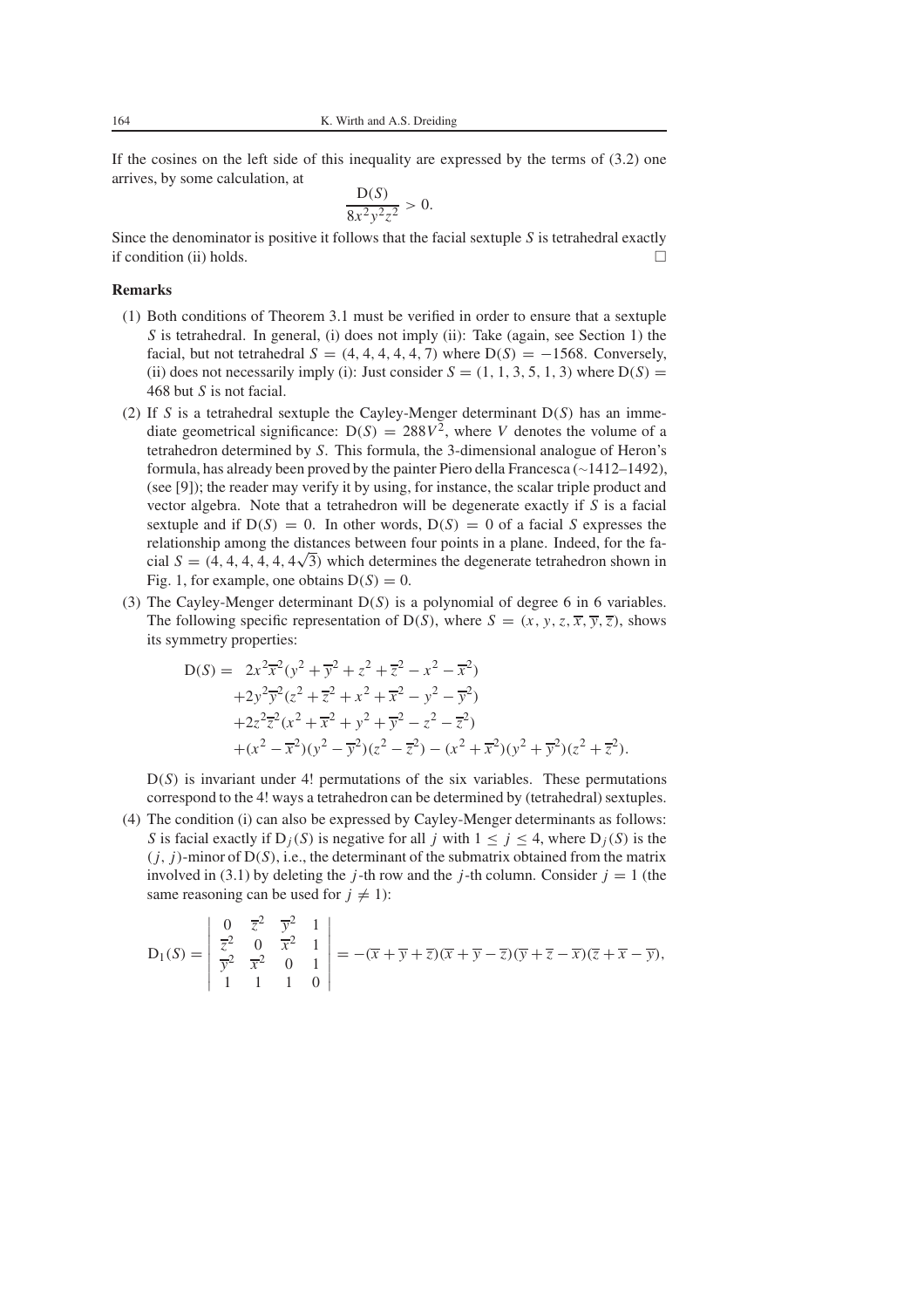which is negative exactly if the face-triple  $(\overline{x}, \overline{y}, \overline{z})$  obeys the L-inequality. Furthermore, if  $D_1(S)$  is negative, Heron's formula for the area  $V_1$  of the face determined by  $(\overline{x}, \overline{y}, \overline{z})$  is obtained:  $V_1 = \frac{1}{4}\sqrt{-D_1(S)}$ .

(5) If  $D(S)$  is positive it suffices to check that one of the four determinants  $D_i(S)$  is negative (i.e. that just one of the four face-triples obeys the L-inequality) for a sextuple *S* to be tetrahedral (see remarks in [2]). Let, for instance,  $D_1(S)$  be negative: Since  $D_1(S) \cdot D_j(S) = 2t^2D(S) + (D_{1j}(S))^2$ , where  $D_{1j}(S)$  is the (1, *j*)-minor of  $D(S)$ and where  $t = \overline{x}$  for  $j = 2$ ,  $t = \overline{y}$  for  $j = 3$  and  $t = \overline{z}$  for  $j = 4$ , the determinants  $D_i(S)$  with  $2 \leq j \leq 4$  are negative, too. Theorem 3.1 can now be sharpened; it then corresponds to Blumenthal's formulation for *d*-dimensional simplices in [3] when  $d = 3$ :

*S* is tetrahedral  $\Leftrightarrow$  D(*S*) is positive and D<sub>1</sub>(*S*) is negative.

## **4 Acute-facial sextuples and completely tetrahedral sets**

Given a triple  $(a, b, c)$  of positive real numbers, the triangle inequality for their squares, i.e.,  $a^2 < b^2+c^2 \wedge b^2 < a^2+c^2 \wedge c^2 < a^2+b^2$ , is said to be a *Q*-inequality. A fulfilled Q-inequality implies a fulfilled L-inequality: Indeed, from  $a^2 < b^2 + c^2$ , for instance, it follows  $a^2 < (b+c)^2$  which is equivalent to  $a < b+c$ .

We speak of an *acute-facial sextuple S* if all of its four face-triples obey the Q-inequality. Since a fulfilled Q-inequality implies a fulfilled L-inequality it follows that an acute-facial *S* is facial. In addition, the cosine law implies that *S* is acute-facial exactly if all vertextriples (i.e. all twelve face angles) are acute. Furthermore, we have:

#### **Theorem 4.1.** *An acute-facial sextuple S is tetrahedral.*

*Proof.* Assume that an acute-facial *S* would not be tetrahedral. Then, according to Lemma 2.1, the four acute vertex-triples of *S* do not obey the A-inequality. This implies that the sum of the angles of each vertex-triple is  $< 180^\circ$  and thus the total sum of all twelve face angles becomes < 720 $\degree$ , again a contradiction to the required 720 $\degree$ .

Up to now we considered given sextuples and asked whether they are tetrahedral or not. We shall now ask from which supply the lengths of sextuples can be freely chosen so as to guarantee tetrahedrality. A (non-empty) set *W* of positive real numbers, in the present context called lengths, is said to be a *completely tetrahedral set* if all sextuples *S* with lengths from *W* are tetrahedral. The following Theorem 4.2, in essence, is a consequence of Theorem 4.1. Another derivation of almost the same result and an extension to *d*dimensional simplices have been given by Dekster and Wilker in [6].

**Theorem 4.2.** *A set W of lengths is completely tetrahedral exactly if it is a subset of an* **interval** *I* = [*t*, *t* $\sqrt{2}$ ] *containing at most one endpoint of I*.

*Proof.* Of course, *t* must be positive. On the one hand, assume that *W* is a subset of an *Proof.* Of course, *t* must be positive. On the one hand, assume that *W* is a subset of an interval  $I = [t, t\sqrt{2}]$ , with *W* not containing both *t* and  $t\sqrt{2}$ . From  $(t\sqrt{2})^2 = t^2 + t^2$  it follows that, for any *a*, *b* and *c* in *W*, one has  $a^2 < b^2 + c^2$  so that all triples with lengths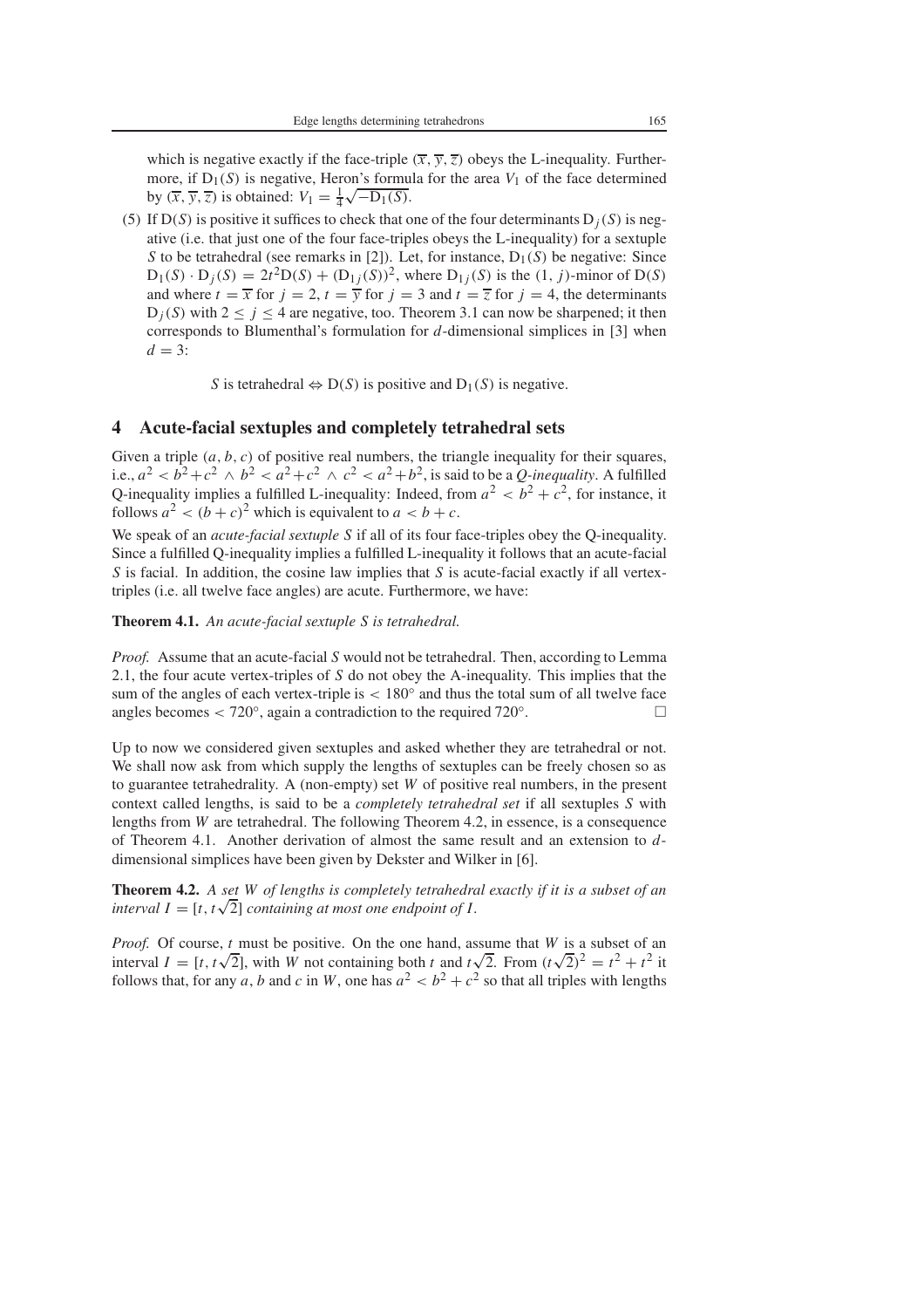from *W* obey the Q-inequality. Hence, all sextuples *S* with lengths from *W* are acutefacial and, by Theorem 4.1, tetrahedral, meaning that *W* is completely tetrahedral. On the other hand, let *W* be a set containing lengths *a* and *b* with  $a\sqrt{2} \leq b$ . Then the Cayley-Menger determinant of the sextuple  $\tilde{S} = (a, a, b, a, a, b)$  is  $D(\tilde{S}) = 4b^4(2a^2 - b^2) \le 0$ . Thus, according to Theorem 3.1,  $\tilde{S}$  is not tetrahedral, meaning that *W* is not completely tetrahedral.

#### **Remarks**

- (1) Note that  $D(\tilde{S}) = 0$  for  $b = a\sqrt{2}$ , so that the facial  $\tilde{S}$  determines a degenerate tetrahedron; its edges become the sides and diagonals of a square.
- (2) All sextuples *S* with lengths obtained from a completely tetrahedral set *W* are acutefacial. The converse evidently is not true; just consider  $S = (2, 2, 2, 1, 1, 1)$  as a counter-example.

Which completely tetrahedral set  $U$  consists of the smallest six successive integers? Since  $n = 13$  is the smallest solution of the diophantine inequality  $n + 5 < n\sqrt{2}$  it follows from Theorem 4.2:

$$
U = \{13, 14, 15, 16, 17, 18\}.\tag{4.1}
$$

# **5 Properties of tetrahedral spawning sextuples**

A sextuple  $S_{\text{sp}} = (a, e, c, b, d, f)$  with  $a \ge b \ge c \ge d \ge e \ge f$  will be called a *spawning sextuple*. A remarkable property of spawning sextuples has been detected by Herzog [7]:

**Theorem 5.1.** *If a spawning sextuple S*sp *is tetrahedral all sextuples S obtained by permuting the lengths of S*sp *are tetrahedral, too.*

*Outline of a proof.* Let  $S_{sp}$  be a tetrahedral spawning sextuple. We use Theorem 3.1: Since  $(a, e, f)$  is a face-triple of  $S_{\text{sp}}$  one has  $a < e + f$ , where *a* is the largest and *e* and *f* are the two smallest lengths of *S*sp, so that all triples with lengths from *S*sp obey the L-inequality. Thus, all sextuples *S* obtained by permuting the lengths of  $S_{\rm SD}$  satisfy (i). It remains to verify (ii) for all these *S*. From here on we follow the ideas of the proof in [7]: In a first step, it is shown by calculation that the minimum of all  $D(S)$  is reached by  $D(S_{\text{sp}})$ ,  $D(S_1)$  or  $D(S_2)$ , where  $S_1 = (a, e, d, b, f, c)$  and  $S_2 = (a, e, d, b, c, f)$ . In a second step, primarily geometrical considerations are used to prove that if  $D(S_{sp})$  is positive then both  $D(S_1)$  and  $D(S_2)$  are positive, too. Details of these two steps can be found in [7] for the case  $a > b > c > d > e > f$ , but both steps can also be applied to the general case  $a \ge b \ge c \ge d \ge e \ge f$ .

### **Remarks**

(1) Calling a tetrahedron determined by a spawning sextuple  $S_{\rm sp} = (a, e, c, b, d, f)$  a *spawning tetrahedron* (see Fig. 4), Theorem 5.1 can be stated as follows: All conceivable anisometric tetrahedrons obtained by rearranging the edges of the spawning tetrahedron exist; including the latter there are maximally 30 of them, as will be explained in Section 6.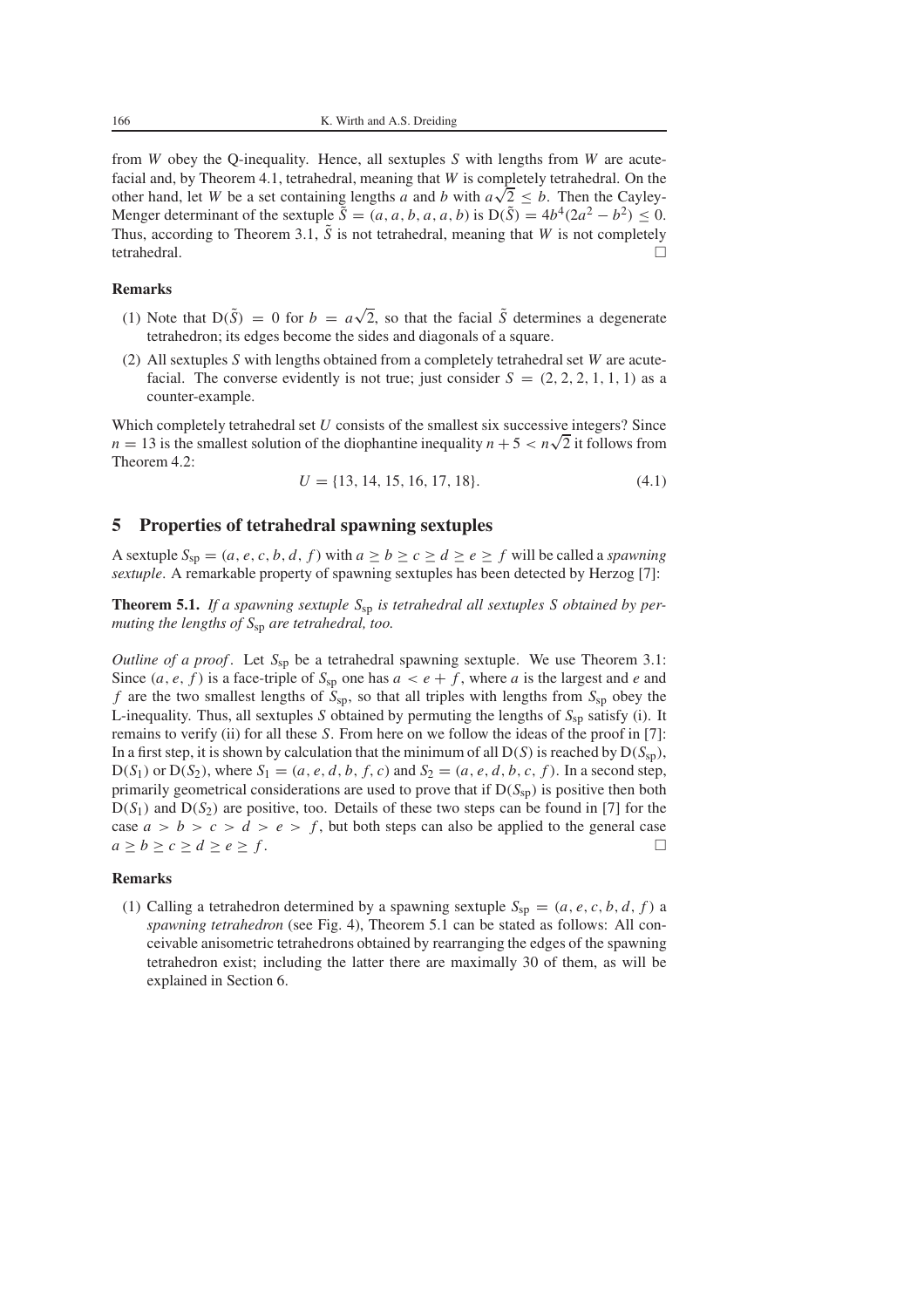

- (2) A tetrahedron with pairwise different edge lengths is named here a *scalene tetrahedron*. Note that, among all conceivable anisometric scalene tetrahedrons with edge lengths 120, 110, 100, 90, 80 and 61 (here exactly 30), only the spawning tetrahedron does not exist (see remark in [7]). By the way, there does not exist a scalene tetrahedron with edge lengths 194, 193, 100, 99, 98 and 97 even though all triples taken from these lengths obey the L-inequality (see remark in [4]).
- (3) In the case of a spawning sextuple  $S_{sp} = (a, e, c, b, d, f)$  one finds that (ii) implies (i) (see remark without proof in [7]). Assume that (ii) does not imply (i). As a consequence of remark (5) to Theorem 3.1 and from  $a \ge b \ge c \ge d \ge e \ge f$  it follows: Since  $(a, e, f)$  is a face-triple of  $S_{\text{sp}}$  we have  $e + f \le a$ , which is equivalent to  $2ef \le a^2 - e^2 - f^2$ . Using this inequality and a specific representation of  $D(S_{sp})$ we get:

$$
D(S_{sp}) = 8b^{2}e^{2}f^{2} - 2b^{2}\underbrace{(a^{2} - e^{2} - f^{2})^{2}}_{\ge 4e^{2}f^{2}} - 2e^{2}\underbrace{(f^{2} + b^{2} - d^{2})^{2}}_{>0} - 2f^{2}\underbrace{(e^{2} + b^{2} - c^{2})^{2}}_{>0}
$$
  

$$
-2\underbrace{(a^{2} - e^{2} - f^{2})(f^{2} + b^{2} - d^{2})}_{>0}\underbrace{(e^{2} + b^{2} - c^{2})}_{>0}
$$
  
<0.

which contradicts (ii). The result can be summarized as follows:

 $S<sub>sp</sub>$  is tetrahedral  $\Leftrightarrow$  D( $S<sub>sp</sub>$ ) is positive.

# **6 Anisometric tetrahedrons with given edge lengths**

How many (mutually) anisometric tetrahedrons having six given edge lengths can be formed, providing the spawning tetrahedron with these edge lengths exists?

First we consider the case of *scalene tetrahedrons*. The number of these tetrahedrons are found by constructive combinatorics as follows: Starting with the edge of largest length there are 5 possibilities for the length of the opposed edge. Any further edge can have the largest of the four remaining lengths, and, finally, there are 3! possibilities for the lengths of the last three edges. Hence, the number of anisometric scalene tetrahedrons is given by  $5 \cdot 3! = 30$ . The same result can be obtained by enumerative combinatorics: From the 6! possible sextuples always 4! determine (up to isometry) the same tetrahedron, and thus we have  $6!/4! = 30$  anisometric tetrahedrons. Note that, accordingly, the number of determinants D(*S*) in the "Outline of the proof" of Theorem 5.1 can be restricted to 30.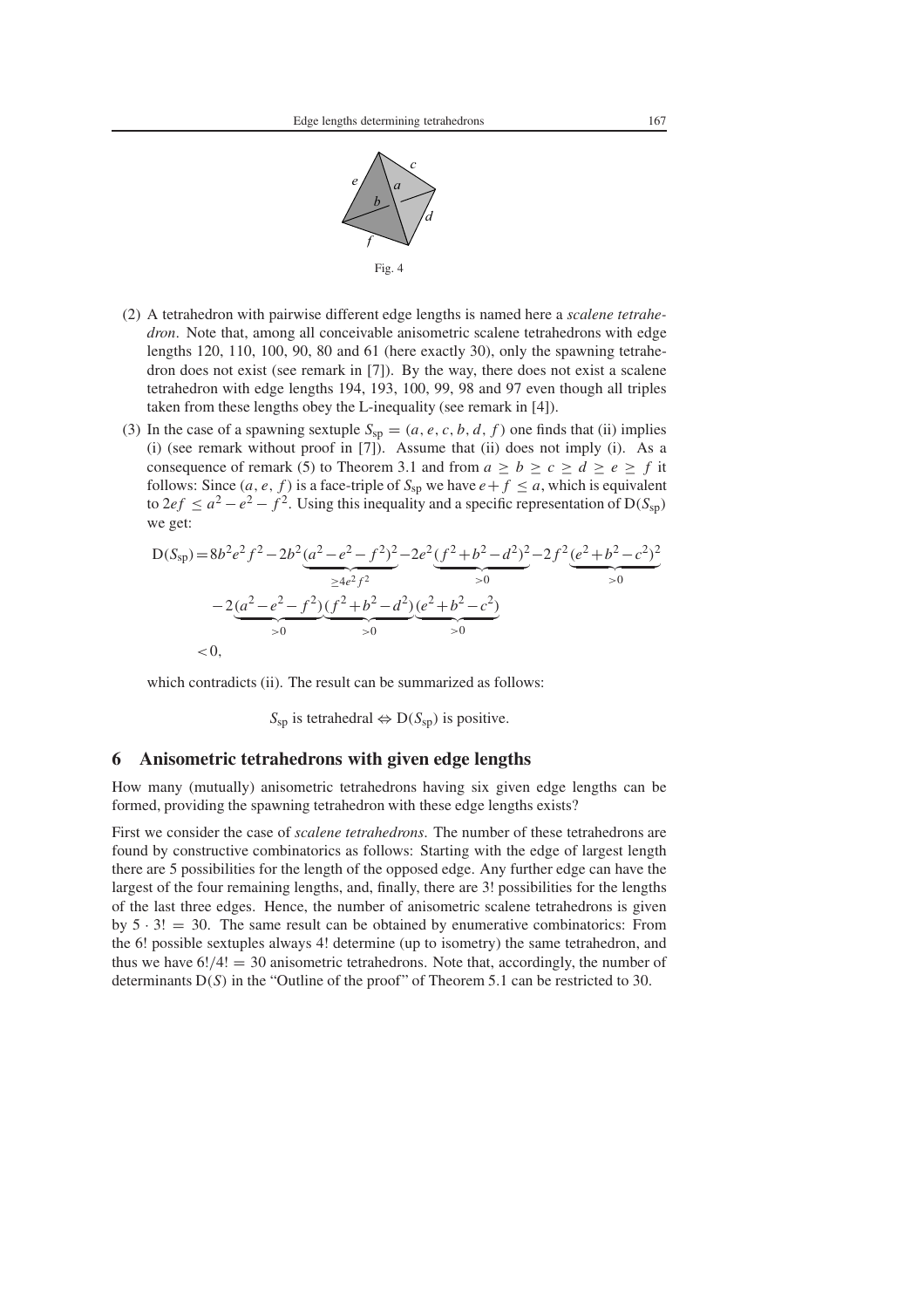Which set *V* consists of the smallest six successive integers such that all 30 anisometric scalene tetrahedrons with edge lengths from *V* exist (see also remark in [7])? Since  $n = 7$ is the smallest positive solution of the diophantine inequality  $D(S_{sp}) > 0$  where  $S_{sp}$  =  $(n+5, n+1, n+3, n+4, n+2, n)$  it follows from Theorem 5.1 and its remark (3):

$$
V = \{7, 8, 9, 10, 11, 12\}.
$$
\n
$$
(6.1)
$$

Note the difference between the properties of the sets *U* (4.1) and *V* (6.1): *U* is completely tetrahedral, i.e., all tetrahedrons with edge lengths from *U* exist, whereas *V* guarantees the existence of all scalene tetrahedrons only.

We now turn to the *general case*. Let  $p_s$  denote the number of anisometric tetrahedrons where *s* is a sequence indicating how often every of the six given edge lengths occurs. The following list of all numbers  $p_s$  can be verified by constructive combinatorics:

$$
p_6 = 1
$$
,  $p_{51} = 1$ ,  $p_{42} = 2$ ,  $p_{33} = 3$ ,  $p_{411} = 2$ ,  $p_{321} = 4$ ,  $p_{222} = 6$ ,  
 $p_{3111} = 5$ ,  $p_{2211} = 9$ ,  $p_{21111} = 15$ ,  $p_{111111} = 30$  (scalene tetrahedrons).

For the case  $p_{3111} = 5$ , the anisometric tetrahedrons are illustrated in Fig. 5, edge lengths being differentiated by line formats. Note that if the three solid lines represent the second largest edge length, then a tetrahedron as shown on the very left is a spawning one (independently of the order of the other three edge lengths). Taking any other order of the edge lengths a tetrahedron as shown on the very right would never be spawning.



Returning to the sets  $U(4.1)$  and  $V(6.1)$ , we present two numbers of tetrahedrons: With the use of the above  $p_s$  and simple enumerative combinatorics it is found that there are 2451 anisometric tetrahedrons with lengths from the completely tetrahedral set *U* (this number was also derived with Polyas enumeration theory). With constructive combinatorics and the use of Theorem 3.1 to check tetrahedrality it is shown that there are 2360 anisometric tetrahedrons (scalene and non-scalene) with lengths from the set  $V$ ; this number was derived with the help of a computer program.

## **7 Tetrahedrality of golden and isosceles sextuples**

In this last section we deal with tetrahedrality of certain special sextuples. Two interesting examples are  $S_g = (a, a, b, a, b, b)$ , named *golden sextuple*, and  $S_i = (a, b, c, a, b, c)$ , named *isosceles sextuple*.

**Theorem 7.1.** *A golden sextuple*  $S_g = (a, a, b, a, b, b)$  *is tetrahedral exactly if the ratio*  $r := a/b$  lies in the interval  $G = 1/\Phi$ ,  $\Phi$ , where  $\Phi$  is the golden ratio.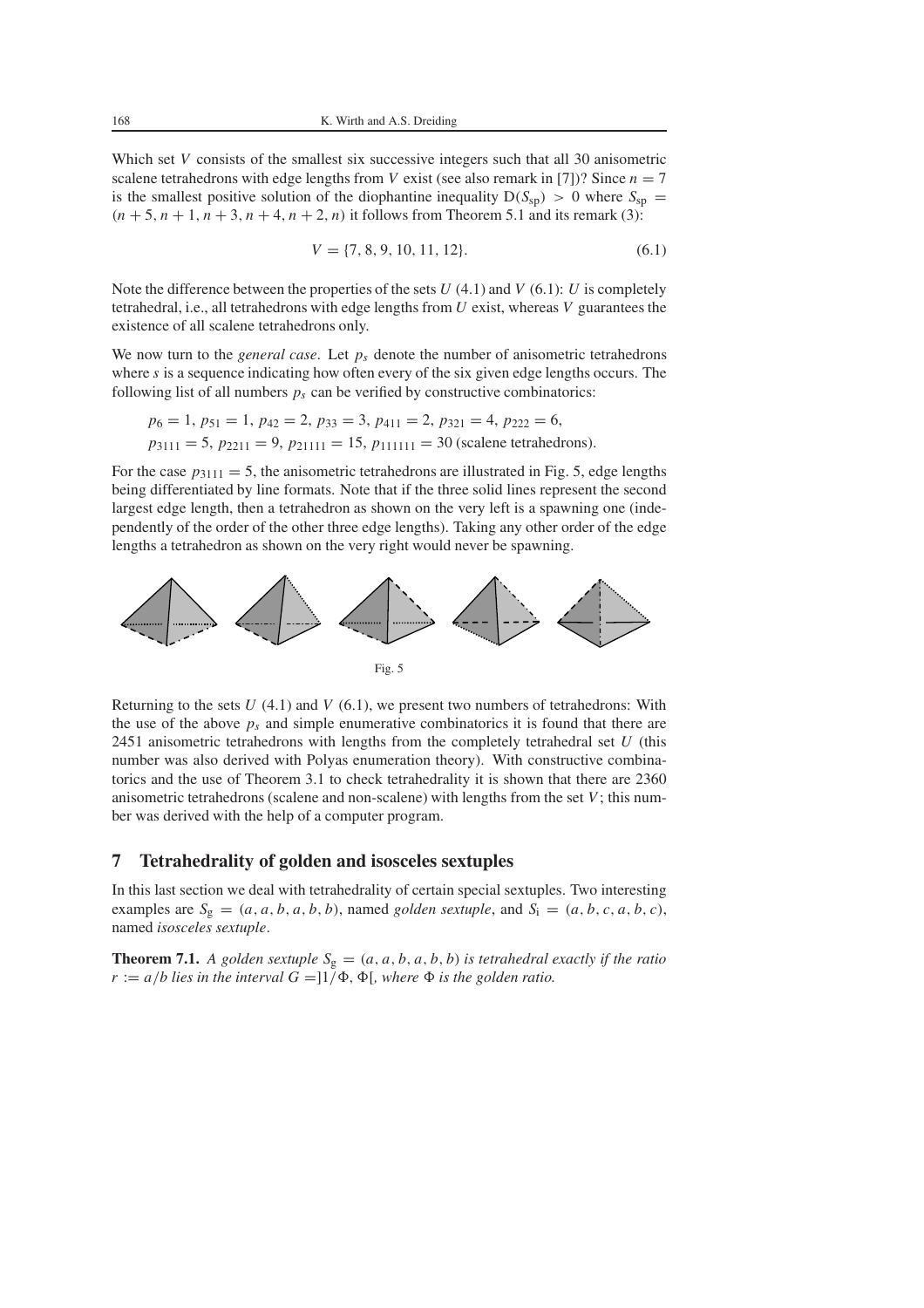*Proof.* We use Theorem 3.1: Calculation leads to

$$
D(S_g) = 2(a^2 + b^2)(a^2 - ab - b^2)(b^2 - ab - a^2).
$$

Condition (ii) is satisfied exactly if  $(r^2 - r - 1)(1 - r - r^2) > 0$ , which is equivalent to  $r \in G$ . Since  $r \in G$  implies  $r \in ]0.5, 2[$  it follows that the face-triples  $(a, a, b)$  and  $(a, b, b)$  of  $S_g$  obey the L-inequality, meaning that condition (i) holds, too. (The reader will recall that, according to remark  $(5)$  to Theorem 3.1, it would be sufficient to consider only one face triple, which is trivial here because  $a$  and  $b$  are exchangeable.)

### **Remarks**

(1) A *golden tetrahedron*, i.e., a tetrahedron determined by a golden sextuple, is given up to similarity by the ratio *r* or by just one face angle. The relation between the base angles  $\alpha$  and  $\beta$  of two isosceles faces, which are anisometric in case  $a \neq b$ , is expressed by  $4 \cos \alpha \cos \beta = 1$  with  $36° < \alpha < 72°$  (see Fig. 6).





(2) Any golden tetrahedron is spawning, so that, for  $a \neq b$ , the rearrangement of its edges always produces two additional anisometric tetrahedrons, according to  $p_{33} =$ 3 (see Section 6).

**Theorem 7.2.** An isosceles sextuple  $S_i = (a, b, c, a, b, c)$  is tetrahedral exactly if it is *acute-facial.*

*Proof.* Starting with Theorem 3.1 one obtains by calculation

$$
D(Si) = 4(a2 + b2 - c2)(a2 + c2 - b2)(b2 + c2 - a2).
$$

Condition (ii) is satisfied exactly if the three bracket-factors are positive or two of them negative and one positive. The first case holds exactly if the four equal face-triples  $(a, b, c)$ of *S*<sup>i</sup> obey the Q-inequality. This means that *S*<sup>i</sup> is acute-facial and, by Theorem 4.1, tetrahedral. The second case is impossible because at most one of the three factors can be negative (property of an unfulfilled triangle inequality).

#### **Remarks**

(1) That an *isosceles tetrahedron*, i.e., a tetrahedron determined by an isosceles sextuple, has only acute face angles may also be seen in a more direct way: Since the four vertex-triples are equal and since one vertex-triple is acute (Lemma 2.1), it follows that all twelve face angles are acute. Note that a planar figure is the net of an isosceles tetrahedron exactly if it consists of the four isometric triangles obtained by subdividing an acute triangle (see Fig. 7).